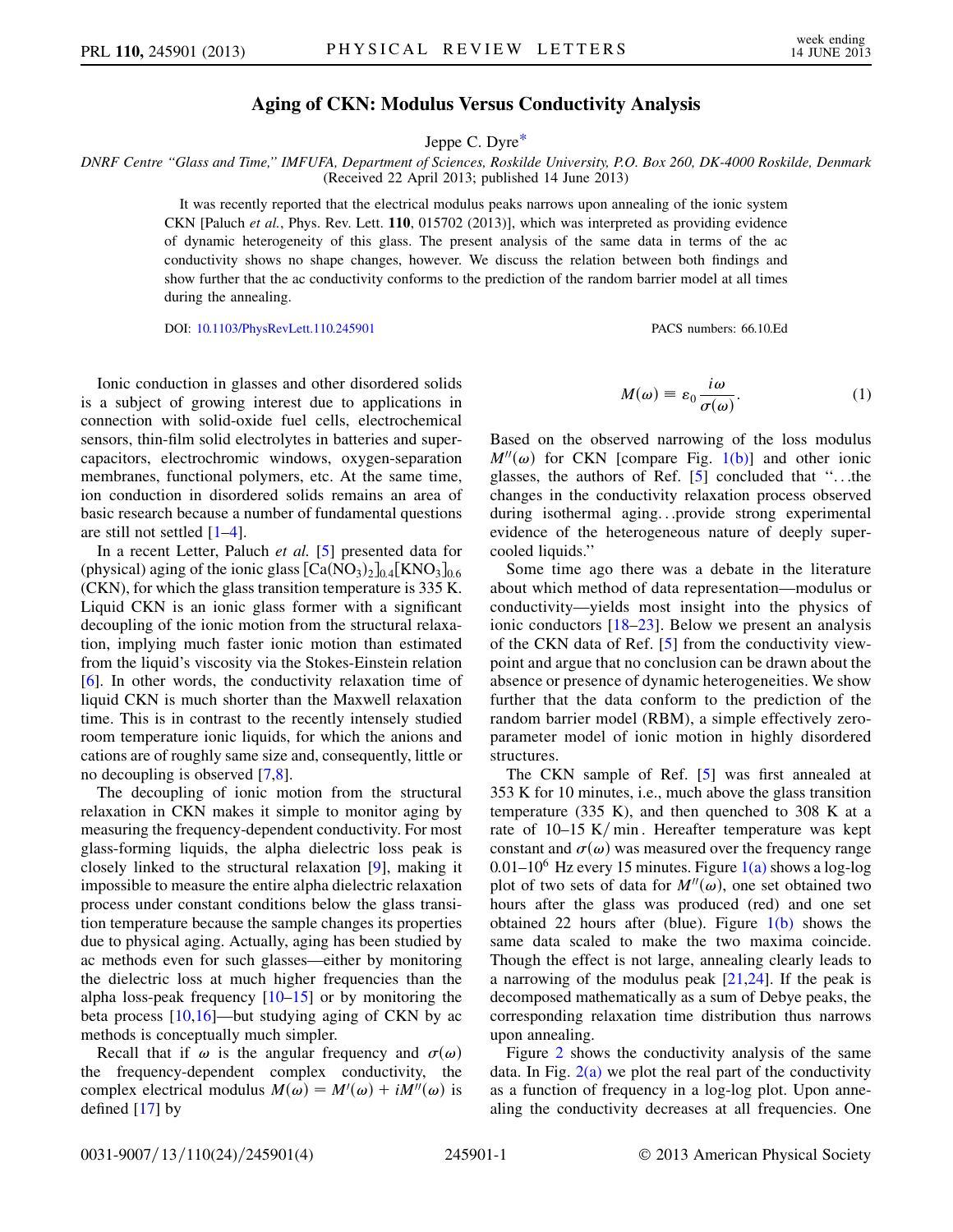<span id="page-1-2"></span>

<span id="page-1-0"></span>FIG. 1 (color online). (a) Log-log plot (base 10) of the loss modulus of CKN annealed at 308 K. The figure shows data obtained two hours after cooling to 308 K at a rate of 10–15 K/min from above the glass transition at 335 K (red dots), as well as 22 hours after cooling to 308 K (blue crosses) (data from Ref. [[5\]](#page-3-3)). (b) The same data plotted by scaling with the modulus maximum and the corresponding frequency. The modulus peak narrows upon annealing.

possible explanation could be that the density increases upon annealing, making it more difficult for the ions to move; however, we do not wish to speculate here about what is the physical mechanism behind the conductivity decrease  $[21]$  $[21]$ . Figure  $2(b)$  shows the same data relative to the dc conductivity plotted as a function of frequency scaled empirically to obtain the best overlap between the two curves. No shape change is observed. Such behavior is often observed in physical aging experiments, where it is referred to as time—aging time superposition [\[15](#page-3-9)[,25,](#page-3-16)[26\]](#page-3-17). If interpreted in terms of a relaxation time distribution, time—aging time superposition implies that the distribution does not narrow upon annealing. How is one to understand this, given that the modulus relaxation time distribution does narrow?

A clue is provided by the imaginary part of the ac conductivity plotted in Fig.  $2(c)$ . Note that (1) there is virtually no change upon annealing, (2) the imaginary part of  $\sigma(\omega)$  is almost proportional to frequency, and (3) at most frequencies the imaginary part is much larger than the real part. These observations show that the imaginary part of the ac conductivity over most of the frequency range monitored is dominated by the charge displacements coming from the instantaneous electronic polarization, which is quantified by the high-frequency dielectric constant  $\epsilon_{\infty}$ . The electronic polarization is independent of the ionic motion monitored by the real part of the conductivity. Because the conductivity appears in the de-nominator in Eq. ([1\)](#page-0-0), however, ion motion and  $\epsilon_{\infty}$  polarization both influence  $M''(\omega)$ . In fact, if  $\epsilon_{\infty}$  is constant during annealing and the real part of conductivity decreases—as observed—the mathematics implies that the modulus peak *must* narrow [\[19](#page-3-18)[,23\]](#page-3-13).

Figure [3](#page-2-2) shows data for the real part of the scaled ac conductivity  $\sigma(\omega)/\sigma(0)$  taken at five different times during the annealing at 308 K; the frequencies have been scaled empirically for best overlap in order to investigate whether or not the shape changes. The full curve is the prediction of the random barrier model (RBM) [[27](#page-3-19),[28\]](#page-3-20), a simple model for ac conduction in disordered solids based on the following assumptions: (1) All ionion interactions including self-exclusion are ignored, (2) the ion sites have the same energy, (3) the ions move on a simple cubic lattice where only nearestneighbor jumps are allowed, and (4) the jump rates are determined by energy barriers that vary randomly and spatically uncorrelated. In the extreme disorder limit, i.e., when the width of the energy barrier distribution is much larger than  $k_BT$ , the scaled ac conductivity is independent of the barrier distribution  $[28]$  $[28]$ —in this limit both dc and ac conduction are dominated by percolation [[29](#page-3-21)]. To a very good approximation, in the extreme disorder limit the RBM is described by the following equation for  $\tilde{\sigma} \equiv \sigma(\omega)/\sigma(0)$ :

$$
\ln \tilde{\sigma} = \left(\frac{i\tilde{\omega}}{\tilde{\sigma}}\right)^{2/3}.\tag{2}
$$

<span id="page-1-1"></span>In the derivation of this equation  $[29]$  $[29]$ , the number  $2/3$ appears because it is half the exponent  $4/3$  of the Alexander-Orbach conjecture [\[30](#page-3-22)] for the spectral dimension of the percolation cluster, a conjecture that is known to be almost correct in any number of dimensions [[31](#page-3-23),[32\]](#page-3-24). Only at low frequencies where the conductivity is almost constant does Eq. ([2](#page-1-1)) become inaccurate in describing the difference  $\tilde{\sigma}(\tilde{\omega}) - 1$  of the RBM; in this frequency range, a more accurate approximate analytical expression for the ac conductivity is available [\[29\]](#page-3-21).

In summary, we have shown that a conductivity-based analysis of data for the ionic glass former CKN annealed below the glass transition temperature reveals no shape changes, i.e., the conductivity obeys time—aging time superposition. As time progresses, the entire real part of the ac conductivity is displaced to lower values. This may reflect the sample compactifying slightly, but may also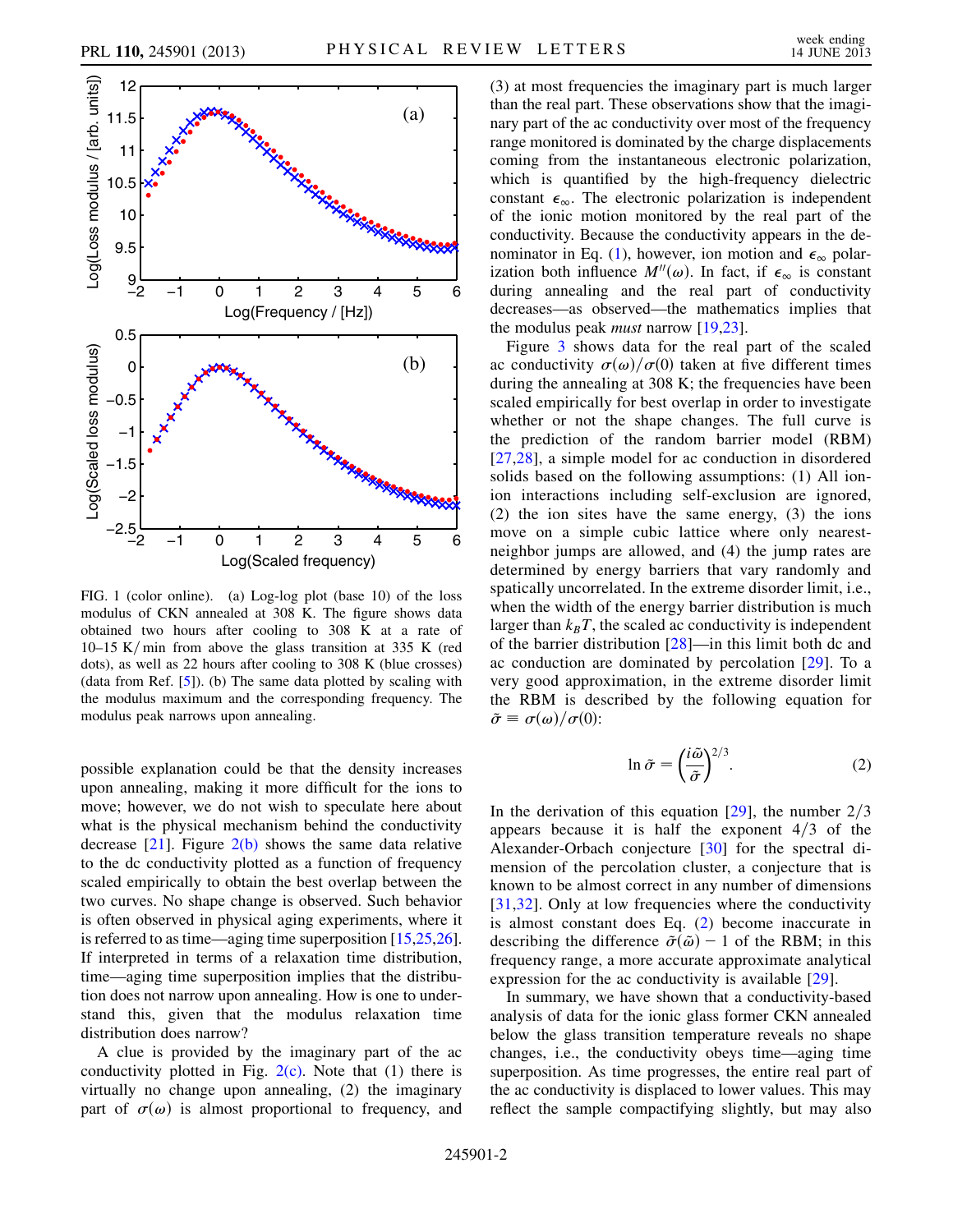<span id="page-2-0"></span>

<span id="page-2-1"></span>FIG. 2 (color online). (a) Alternative representation of the data of Fig. [1](#page-1-2), showing the real part of the ac conductivity  $\sigma(\omega)$ of CKN annealed at 308 K two hours after the glass transition (red dots) and 22 hours after (blue crosses). Annealing decreases the conductivity at all frequencies. (b) The real part of the scaled ac conductivity  $\sigma(\omega)/\sigma(0)$  two hours after the glass transition (red dots) and 22 hours after (blue crosses) plotted as a function of frequency scaled empirically to maximize the overlap. No shape change is observed. (c) The imaginary part of the conductivity two hours after the glass transition (red dots) and 22 hours after (blue crosses). Virtually no changes are observed, and for both data sets the imaginary part is almost proportional to frequency. These facts show that the major contribution to the imaginary part derives from the electronic polarization (which is instantaneous compared to the ionic motion), an observation that is key to understanding why the modulus peak narrows during annealing (Fig. [1\)](#page-1-2).

derive from a change in the effective number of mobile ions [\[4,](#page-3-2)[21\]](#page-3-14). In any case, from the conductivity viewpoint the data do not support the interpretation of Ref. [[5\]](#page-3-3), according to which the measurements confirm ''the existence of slow and fast subensembles in the glassy state [which] should also result in distinct aging rates for these different regions in the system.'' In fact, the RBM fits data well at all times during the annealing, which shows that there is no need to invoke changes in the degree of static or dynamic heterogenities. We do not wish to suggest, however, that viscous liquids and glasses are dynamically homogeneous [\[33–](#page-3-25)[38](#page-3-26)]. It seems difficult to imagine a realistic model of a disordered system with energy barriers that are large compared to  $k_BT$  without some sort of dynamic heterogeneity; for instance, the RBM is a model for which spatial inhomogeneities are crucially important. The fundamental question is not whether dynamic heterogeneities exist, but whether these cause the observed

<span id="page-2-2"></span>

FIG. 3 (color online). Real part of  $\sigma(\omega)/\sigma(0)$  plotted as a function of empirically scaled frequency for CKN annealed at 308 K. The figure shows data taken 2, 7, 12, 17, and 22 hours after the glass transition. No shape change is observed. The full curve is the prediction of the random barrier model (RBM), Eq. [\(2\)](#page-1-1).